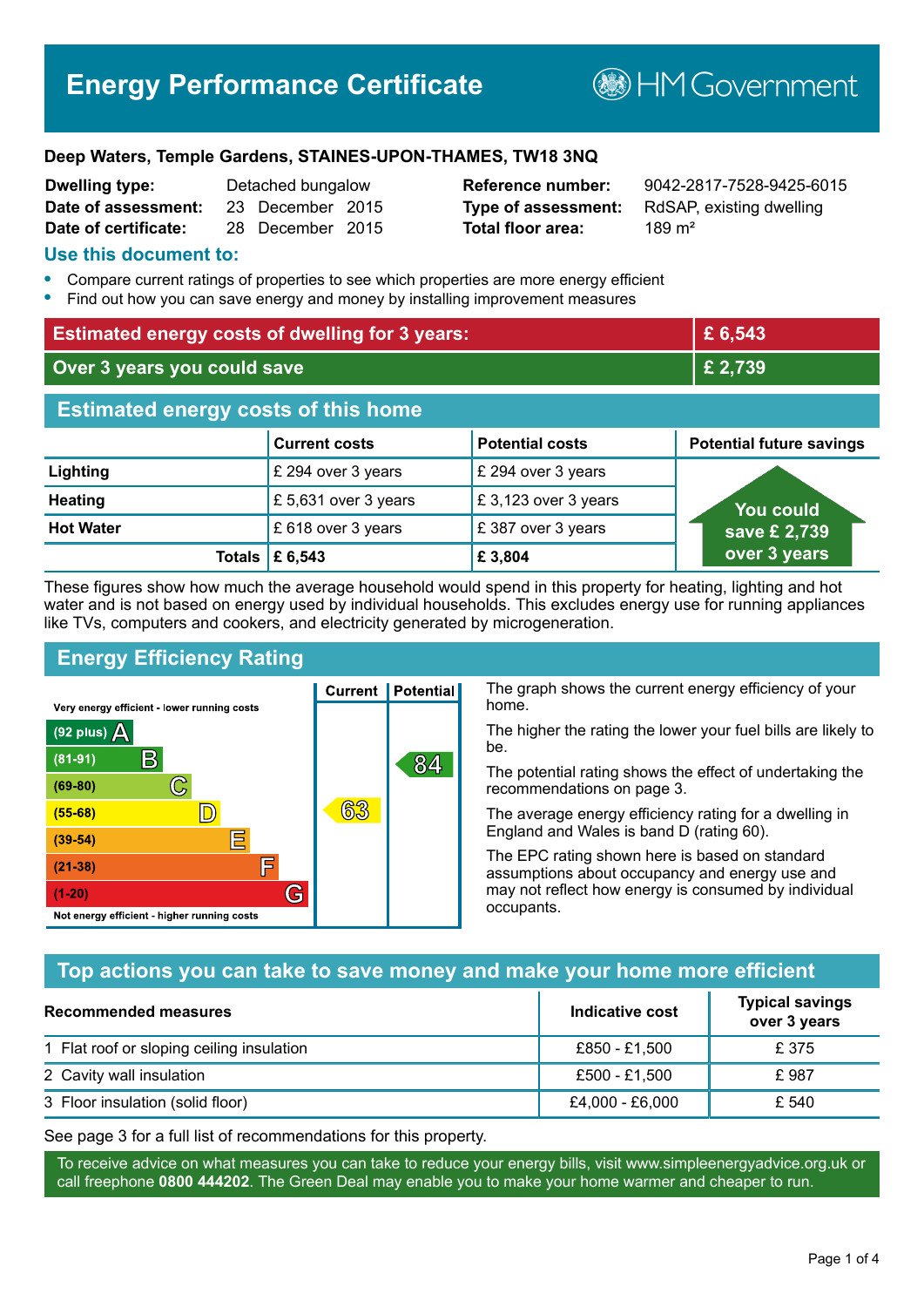Deep Waters, Temple Gardens, , STAINES-UPON-THAMES, TW18 3NQ

#### 28 December 2015 RRN: 9042-2817-7528-9425-6015

**Energy Performance Certificate**

#### **Summary of this home's energy performance related features**

| <b>Element</b>        | <b>Description</b>                                  | <b>Energy Efficiency</b> |
|-----------------------|-----------------------------------------------------|--------------------------|
| Walls                 | Cavity wall, as built, no insulation (assumed)      | ★★☆☆☆                    |
|                       | Cavity wall, as built, partial insulation (assumed) | ★★★☆☆                    |
| Roof                  | Pitched, 200 mm loft insulation                     | ★★★★☆                    |
|                       | Flat, limited insulation (assumed)                  | ★★☆☆☆                    |
| Floor                 | Solid, no insulation (assumed)                      |                          |
| <b>Windows</b>        | Fully double glazed                                 | ★★★☆☆                    |
| Main heating          | Boiler and radiators, mains gas                     | ★★★★☆                    |
| Main heating controls | Programmer, room thermostat and TRVs                | ★★★★☆                    |
| Secondary heating     | Room heaters, mains gas                             |                          |
| Hot water             | From main system                                    | ★★★☆☆                    |
| Lighting              | Low energy lighting in 90% of fixed outlets         | *****                    |

Current primary energy use per square metre of floor area: 231 kWh/m² per year

The assessment does not take into consideration the physical condition of any element. 'Assumed' means that the insulation could not be inspected and an assumption has been made in the methodology based on age and type of construction.

See addendum on the last page relating to items in the table above.

#### **Low and zero carbon energy sources**

Low and zero carbon energy sources are sources of energy that release either very little or no carbon dioxide into the atmosphere when they are used. Installing these sources may help reduce energy bills as well as cutting carbon. The following low or zero carbon energy sources are provided for this home:

**•** Solar photovoltaics

# **Your home's heat demand**

For most homes, the vast majority of energy costs derive from heating the home. Where applicable, this table shows the energy that could be saved in this property by insulating the loft and walls, based on typical energy use (shown within brackets as it is a reduction in energy use).

| <b>Heat demand</b>           | <b>Existing dwelling</b> | Impact of loft<br>insulation | Impact of cavity<br>wall insulation | Impact of solid<br>wall insulation |
|------------------------------|--------------------------|------------------------------|-------------------------------------|------------------------------------|
| Space heating (kWh per year) | 22,191                   | N/A                          | (4,038)                             | N/A                                |
| Water heating (kWh per year) | 3,012                    |                              |                                     |                                    |

You could receive Renewable Heat Incentive (RHI) payments and help reduce carbon emissions by replacing your existing heating system with one that generates renewable heat, subject to meeting minimum energy efficiency requirements. The estimated energy required for space and water heating will form the basis of the payments. For more information, search for the domestic RHI on the www.gov.uk website.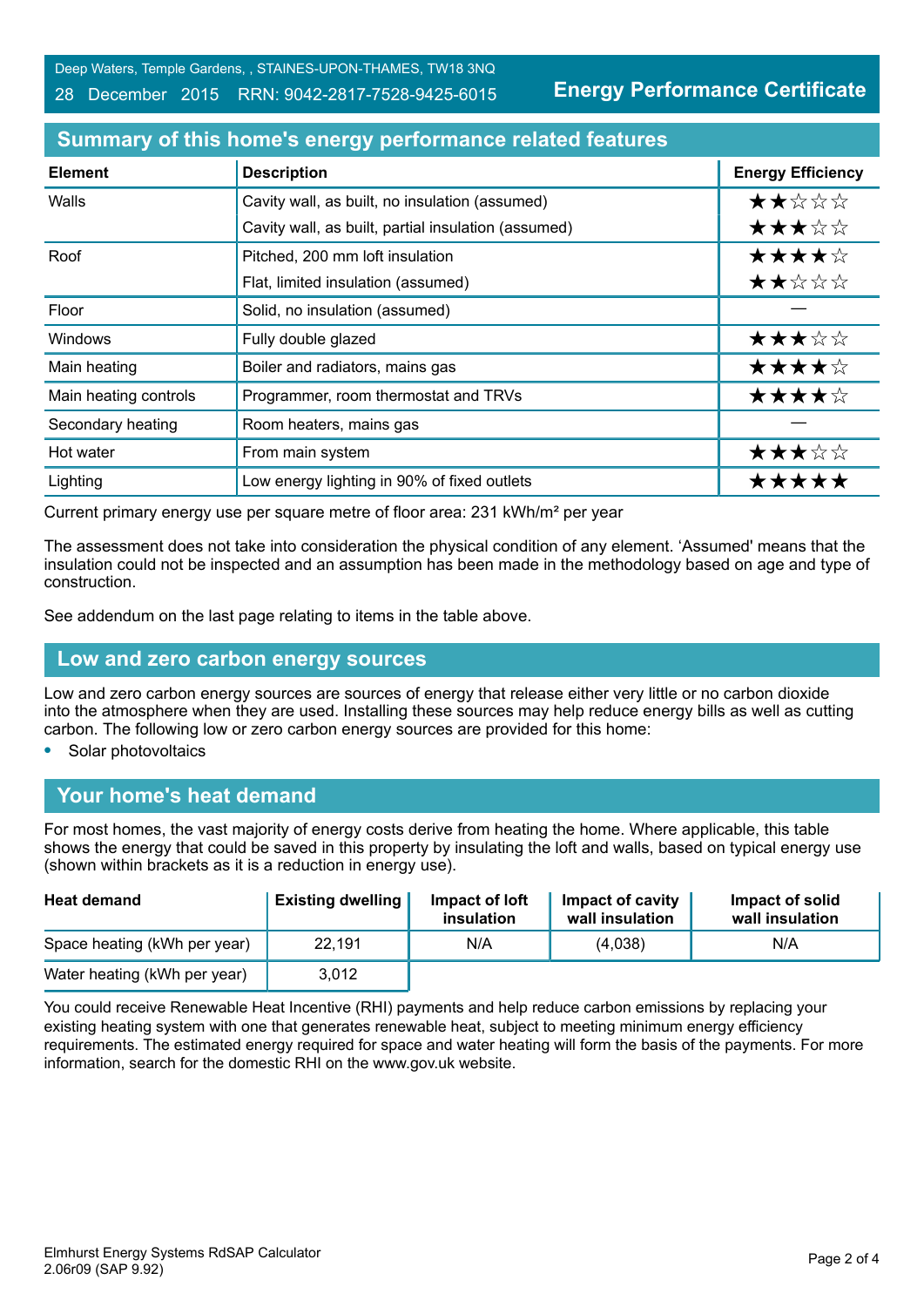#### 28 December 2015 RRN: 9042-2817-7528-9425-6015

#### **Recommendations**

The measures below will improve the energy performance of your dwelling. The performance ratings after improvements listed below are cumulative; that is, they assume the improvements have been installed in the order that they appear in the table. To receive advice on what measures you can take to reduce your energy bills, visit www.simpleenergyadvice.org.uk or call freephone 0800 444202. Before installing measures, you should make sure you have secured the appropriate permissions, where necessary. Such permissions might include permission from your landlord (if you are a tenant) or approval under Building Regulations for certain types of work.

| <b>Recommended measures</b>               | <b>Indicative cost</b> | <b>Typical savings</b><br>per year | <b>Rating after</b><br>improvement |
|-------------------------------------------|------------------------|------------------------------------|------------------------------------|
| Flat roof or sloping ceiling insulation   | £850 - £1,500          | £125                               | D66                                |
| Cavity wall insulation                    | £500 - £1,500          | £ 329                              | C74                                |
| Floor insulation (solid floor)            | £4,000 - £6,000        | £180                               | C78                                |
| Replace boiler with new condensing boiler | £2,200 - £3,000        | £ 278                              | <b>B84</b>                         |

#### **Alternative measures**

There are alternative measures below which you could also consider for your home.

- **•** External insulation with cavity wall insulation
- **•** Biomass boiler (Exempted Appliance if in Smoke Control Area)
- **•** Air or ground source heat pump
- **•** Micro CHP

#### **Financial Support and the Green Deal**

Green Deal Finance allows you to pay for some of the cost of your improvements in instalments under a Green Deal Plan (note that this is a credit agreement, but with instalments being added to the electricity bill for the property). The availability of a Green Deal Plan will depend upon your financial circumstances. There is a limit to how much Green Deal Finance can be used, which is determined by how much energy the improvements are estimated to **save** for a 'typical household'.

You may also be able to obtain support towards repairs or replacements of heating systems and/or basic insulation measures under the ECO scheme, provided that you are in receipt of qualifying benefits or tax credits. To learn more about this scheme and the rules about eligibility, visit www.simpleenergyadvice.org.uk or call freephone **0800 444202** for England and Wales.